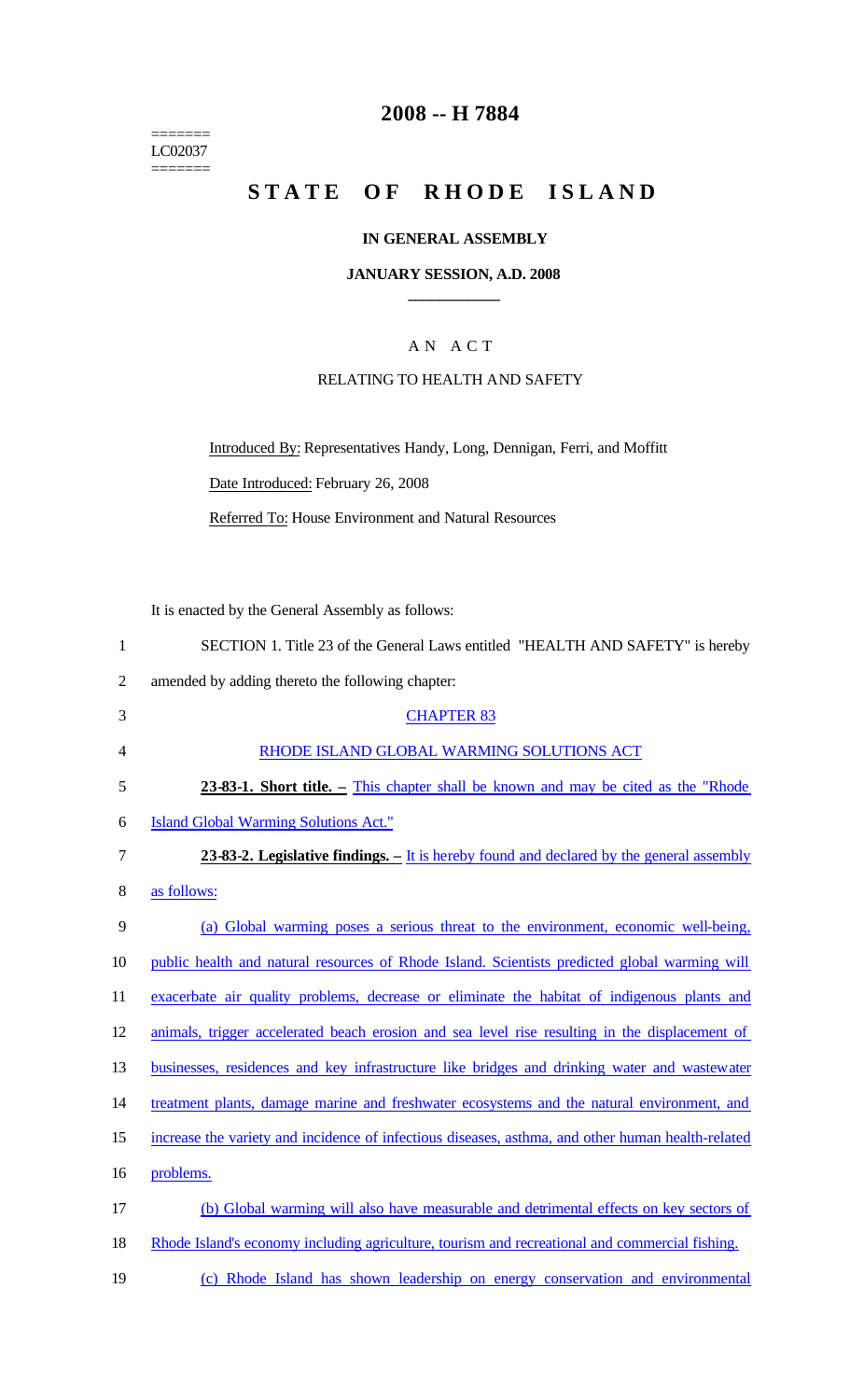stewardship efforts, including the areas of air quality protection, energy efficiency, renewable energy, natural resource conservation, and global warming standards for passenger vehicles and electricity generation. The program established by this chapter will continue a tradition of environmental leadership by bringing Rhode Island to the forefront of national and international efforts to reduce global warming emissions and aligning Rhode Island's global warming policy with the steps scientists say are necessary to address the problem of global warming. (d) In 2001 the New England Governors and Eastern Canadian Premiers adopted a 8 climate change action plan setting targets for reductions in greenhouse gas emissions for the short and long term. Although the action plan did result in some activity to reduce emissions, neither Rhode Island nor the region are on track to achieve the voluntary limits set in the action plan, and 11 in most states green house gas emissions are continuing to increase. The legislature recognizes 12 that voluntary limits have clearly not resulted in the reductions necessary to avoid the most severe damage to our state and our planet from global warming. (e) The state of Rhode Island recognizes that national and international actions will be necessary to address the issue of global warming. However, the state of Rhode Island recognizes 16 that it has a moral obligation and an economic interest in doing its part to achieve the emission reductions that scientists say are necessary to address local as well as global impacts of warming. Moreover, Rhode Island recognizes that action taken by the state to reduce emissions contribution to global warming will have far-reaching effects by encouraging other states and the federal government to take action. Rhode Island has worked and will continue to work with other states to address the problem of global warming, and hereby joins with other states that have adopted enforceable limits on global warming pollution. (f) By exercising a leadership role, Rhode Island will position its economy, educational institutions, technology centers, financial institutions, and businesses to benefit from national and international efforts to reduce global warming pollution. More importantly, investing in the

development of innovative and pioneering technologies will assist Rhode Island in achieving the

2020 and 2050 statewide limits on global warming pollution established by this chapter and will

provide an opportunity for the state to take a global economic and technological leadership role in

reducing global warming pollution.

 (g) It is the intent of the legislature that the department coordinate with other state agencies and entities, as well as consult with the environmental justice community, industry sectors, business groups, academic institutions, environmental organizations, and other stakeholders in implementing this chapter.

34 (h) It is the intent of the legislature that the department and other agencies and entities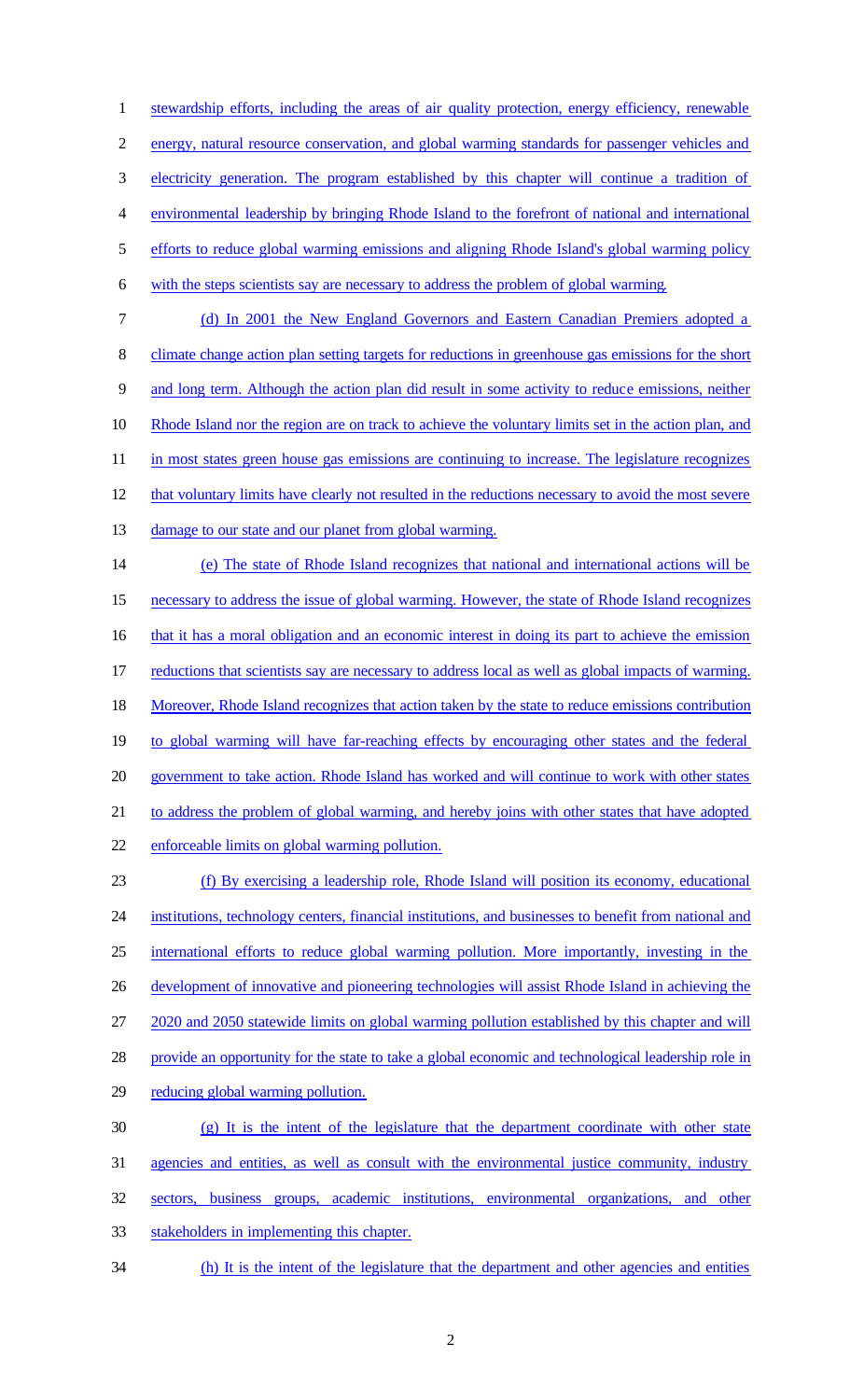| $\mathbf{1}$   | that take action to meet the statewide greenhouse gas emission limits established pursuant to this    |
|----------------|-------------------------------------------------------------------------------------------------------|
| $\overline{2}$ | chapter do so in a manner that minimizes long-term costs and maximizes long-term benefits for         |
| 3              | Rhode Island's economy, improves and modernizes Rhode Island's energy infrastructure,                 |
| 4              | improves electric system reliability, takes advantage of the opportunity for growth of renewable,     |
| 5              | efficiency and other innovative businesses in Rhode Island, and maximizes additional                  |
| 6              | environmental and economic benefits for Rhode Island.                                                 |
| $\tau$         | 23-83-3. Definitions. – As used in this chapter:                                                      |
| 8              | (a) "Carbon dioxide equivalent" means the amount of carbon dioxide by weight that                     |
| 9              | would produce the same global warming impact as the given weight of another greenhouse gas,           |
| 10             | based on the best available science, including from the intergovernmental panel on climate            |
| 11             | change.                                                                                               |
| 12             | (b) "Cost effective" means the cost per unit of reduced emissions of greenhouse gases                 |
| 13             | expressed in carbon dioxide equivalents.                                                              |
| 14             | (c) "Department" means the Rhode Island department of environmental management.                       |
| 15             | (d) "Direct emission reduction" means a greenhouse gas emission reduction made by a                   |
| 16             | greenhouse gas emission source at that source.                                                        |
| 17             | (e) "Emissions reduction measure" means programs, measures and standards authorized                   |
| 18             | pursuant to this chapter, applicable to sources or categories of sources that are designed to reduce  |
| 19             | emissions of greenhouse gases.                                                                        |
| 20             | (f) "Greenhouse gas" or "greenhouse gases" includes all of the following gases: carbon                |
| 21             | dioxide, methane, nitrous oxide, hydrofluorocarbons, perfluorocarbons, and sulfur hexafluoride,       |
| 22             | and any additional substances, including, but not limited to, fine and very fine particulates, diesel |
| 23             | pollution and black soot, that the department determines are significant contributors to global       |
| 24             | warming.                                                                                              |
| 25             | (g) "Greenhouse gas emission source" or "source" means any source, or category of                     |
| 26             | sources, of greenhouse gas emissions whose emissions are at a level of significance, as               |
| 27             | determined by the department, that its participation in the program established under this chapter    |
| 28             | will enable the department to effectively reduce greenhouse gas emissions and monitor                 |
| 29             | compliance with the statewide greenhouse gas emissions limit.                                         |
| 30             | (h) "Leakage" means an increase in greenhouse gas emissions related to domestic power                 |
| 31             | use from generation sources located outside of the state that are not subject to state, interstate or |
| 32             | regional greenhouse gas emissions limits that apply to generation sources located within the state.   |
| 33             | (i) "Office" means the Rhode Island office of energy resources.                                       |
| 34             | (j) "State building code standards committee" means the agency of state government with               |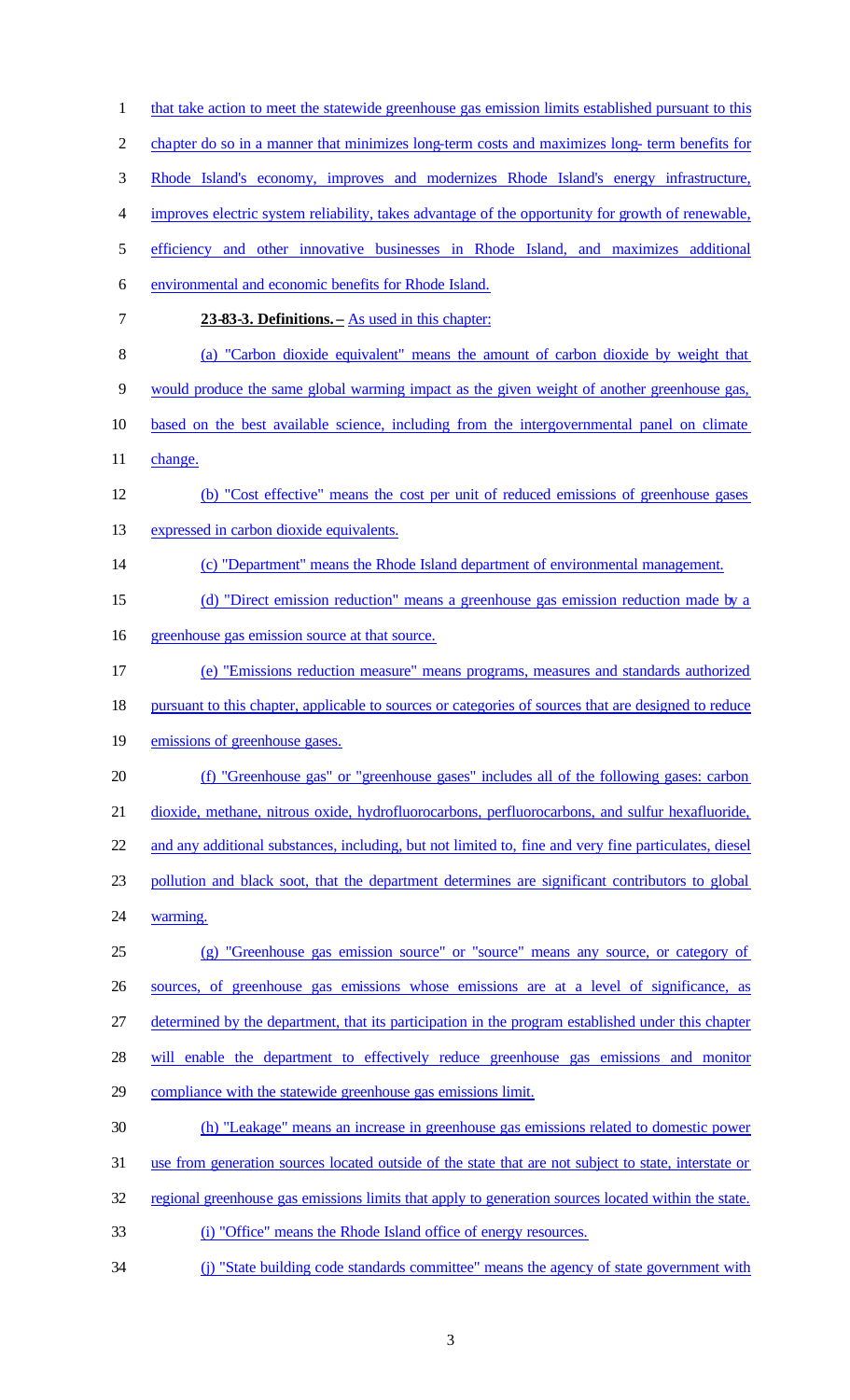- authority to adopt and administer a state building code pursuant to Rhode Island general laws
- section 23-27-3-100.1.3.
- (k) "State fund" means direct or indirect expenditure of state monies, including any tax reductions, tax stabilization or other state financial benefits.
- (l) "Statewide greenhouse gas emissions" means the total annual emissions of greenhouse
- gases in the state. Statewide greenhouse gas emissions includes all emissions of greenhouse gases
- from the generation of electricity delivered to and consumed in Rhode Island, accounting for
- 8 transmission and distribution line losses, whether the electricity is generated in state or imported.
- Statewide emissions shall be expressed in tons of carbon dioxide equivalents.
- (m) "Statewide greenhouse gas emissions limit" or "statewide emissions limit" means the
- maximum allowable level of statewide greenhouse gas emissions in a given year, as determined
- by the department pursuant to section 23-83-5.
- (n) "1990 level of statewide greenhouse gas emissions" means the statewide greenhouse
- gas emissions for 1990 as established by the department under section 23-83-5.
- (o) "2015 limit" means the level of greenhouse gas emissions for 2015 established by the
- department under section 23-83-5.
- (p) "2020 limit" means the level of greenhouse gas emissions equal to the twenty (20)
- percent less than the 1990 level of statewide greenhouse gas emissions, established by the
- department under section 23-83-5.
- (q) "2050 limit" means the level of greenhouse gas emissions equally to eighty (80)
- percent less than the 1990 level of statewide greenhouse gas emissions, established by the
- department under section 23-83-5.
- **23-83-4. Mandatory greenhouse gas reporting. –** (a) No later than January 30, 2009,
- 24 the department shall adopt, pursuant to the Administrative Procedures Act, Rhode Island general
- laws 42-35, rules and regulations that require the annual reporting and verification of greenhouse
- gas emissions and that provide for the monitoring and enforcement of compliance with the
- reporting and verification requirements.
- (b) The rules and regulations adopted pursuant to this subsection shall:
- (1) Require the monitoring and annual reporting of greenhouse gas emissions from
- greenhouse gas emission sources, beginning with the sources or categories of sources that
- contribute most to statewide greenhouse gas emissions.
- (2) Include greenhouse gas emissions from the generation of electricity in this state and
- from generation of electricity outside the state that is consumed in the state, including
- 34 transmission and distribution line losses.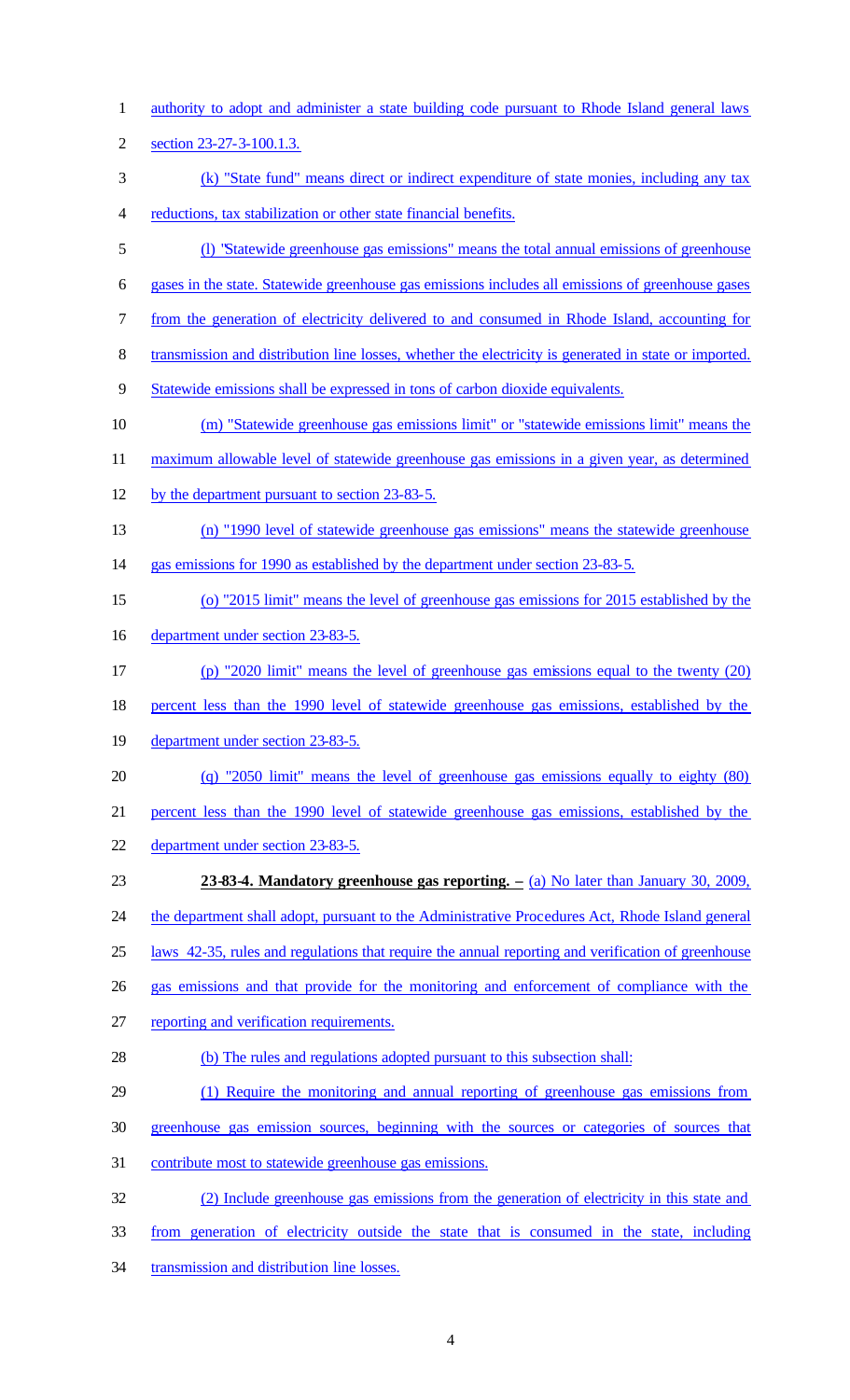- (3) Ensure rigorous and consistent accounting of emissions, and provide reporting tools and formats to ensure collection of necessary data. (4) Ensure that greenhouse gas emission sources maintain comprehensive records of all reported greenhouse gas emissions. (c) The department shall: (1) Periodically review the requirements in rules promulgated under this section update 7 the rules, as necessary. (2) Review existing and proposed international, federal, regional and state greenhouse gas emission reporting programs and make reasonable efforts to promote consistency among the programs established pursuant to this section and other programs, and to streamline reporting 11 requirements on greenhouse gas emission sources. (3) Require reporting in the form and format that is most useful in allowing the 13 department to track emissions and to prepare the reports required in section 23-83-12. (d) The department shall consider, on an annual basis, requiring the expansion of 15 reporting to other sources of direct or indirect emissions. A decision for or against an expansion 16 of reporting and an explanation of such decision shall be included in the report required pursuant to section 23-83-12. **23-83-5. Statewide greenhouse gas emissions limits. –** (a) Statewide greenhouse gas emissions limits are established according to the following schedule: (1) No later than January 1, 2015, statewide greenhouse gas emissions shall be reduced to or below the 2015 limit; (2) No later than January 1, 2020, statewide greenhouse gas emissions shall be reduced to or below the 2020 limit. (3) No later than January 1, 2050, statewide greenhouse gas emissions shall be reduced to or below the 2050 limit and shall not exceed that level thereafter. (b) No later than May 1, 2009, the department shall, after two (2) or more public workshops with notice and an opportunity for comment, determine what the level of statewide greenhouse gas emission was in 1990. The department shall also adopt a statewide greenhouse gas emissions limit that is equivalent to twenty percent (20%) below the 1990 level, to be achieved by 2020, and eighty percent (80%) below the 1990 level, to be achieved by 2050. The department shall also adopt a statewide greenhouse gas emissions limit to be achieved by 2015, for the purpose of assuring that the state is making continuous progress toward and will achieve the 2020 limit. (c) In order to assure the most accurate determination feasible, the department shall
	-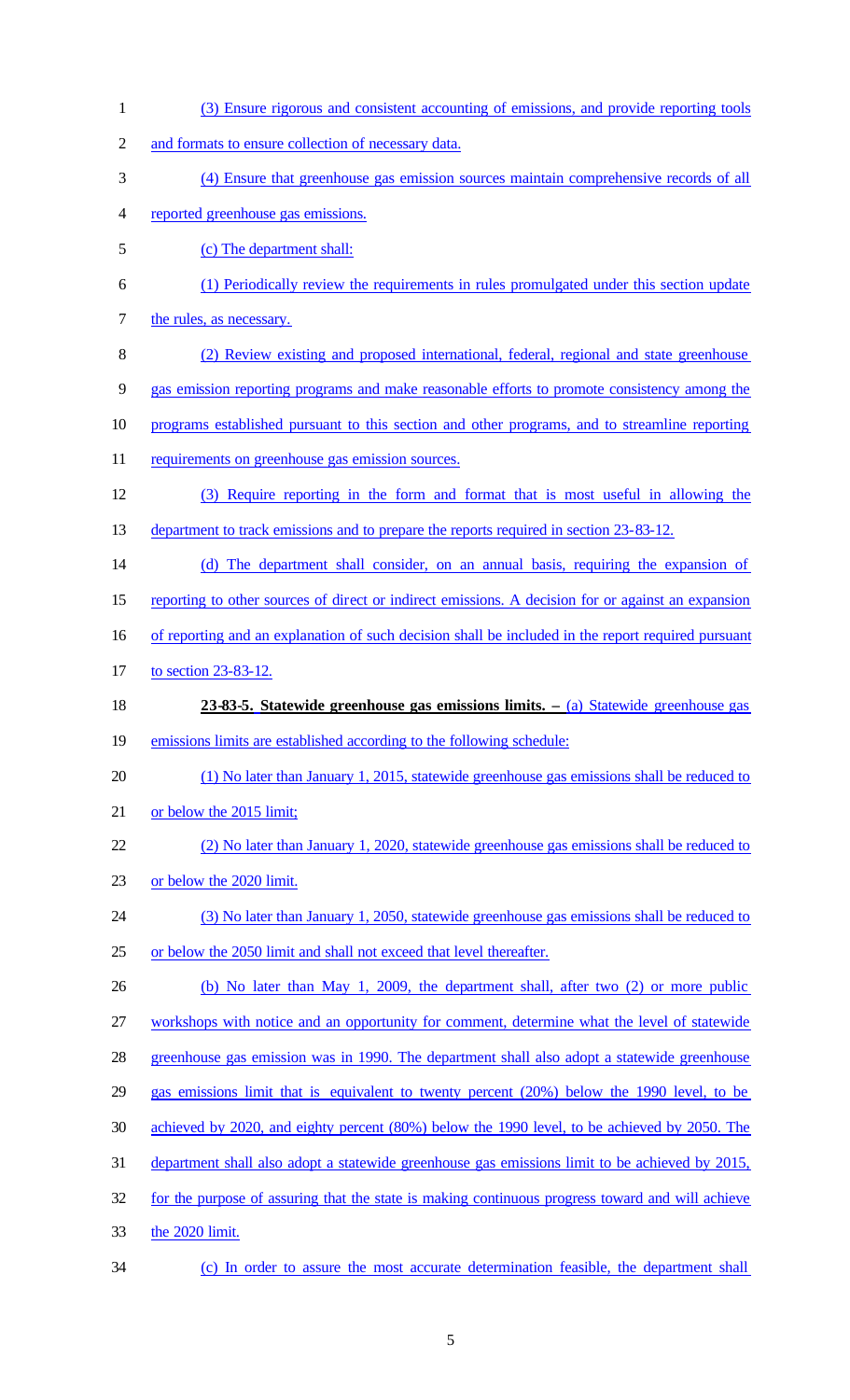- evaluate the best scientific, technological and economic information available to determine the
- 1990 level of greenhouse gas emissions.
- 
- **23-83-5. Greenhouse gas emissions reductions. –** (a) Early action measures,
- (1) On or before July 1, 2009, the department, in consultation with other state agencies
- departments, boards, commissions and authorities of the state shall publish and make available to
- the public a list of discrete early action greenhouse gas emission reduction measures that can be
- 7 implemented prior to the measures and limits adopted pursuant to subsections (c) and (d) of this
- 8 section for the purpose of moving as quickly as possible to reduce greenhouse gas emissions
- while longer term greenhouse gas emissions reduction plans are being developed.
- (2) On or before December 1, 2009, the department or other state agencies with 11 jurisdiction over the actions identified in the early action measures list shall adopt regulations to
- 
- implement the measures identified on the list published pursuant to this subsection.
- (3) The regulations adopted pursuant to this subsection shall be enforceable no later than 14 March 1, 2010.
- 

#### (4) Early action measures shall include but are not limited to:

- (i) The state building codes standards committee shall revise the state building code to
- ensure adoption of the most recent international energy conservation code standards for
- residential and commercial buildings not later than six (6) months following the publication of
- 19 such standards.
- (ii) The state building codes standards committee shall promulgate regulations, in
- accordance with the provisions of the Administrative Procedures Act, adopting building
- construction energy standards that exceed those set forth in the 2004 edition of the American
- Society of Heating, Ventilation and Air Conditioning Engineers (ASHRAE) Standard 990.1 by no
- less than twenty percent (20%), and thereafter strengthen such regulations as the state building
- codes standards committee deems appropriate, consistent with the purposes of this act.
- (iii) The office shall by regulation adopt all appliance and efficiency standards adopted

by the California energy commission within six (6) months of such adoption unless the office

- makes a specific finding that a particular standard is not appropriate for Rhode Island.
- (b) Global warming solutions working group.
- (1) No later than January 1, 2009, the department shall convene a global warming
- solutions working group, which shall be advisory only, to assist and advise in the consideration
- and evaluation of options for achieving the 2015 limit and 2020 limit. The working group shall
- consist of: (i) representatives of relevant state agencies, department, boards, commissions and
- authorities, including, but not limited to the office of energy resources, the economic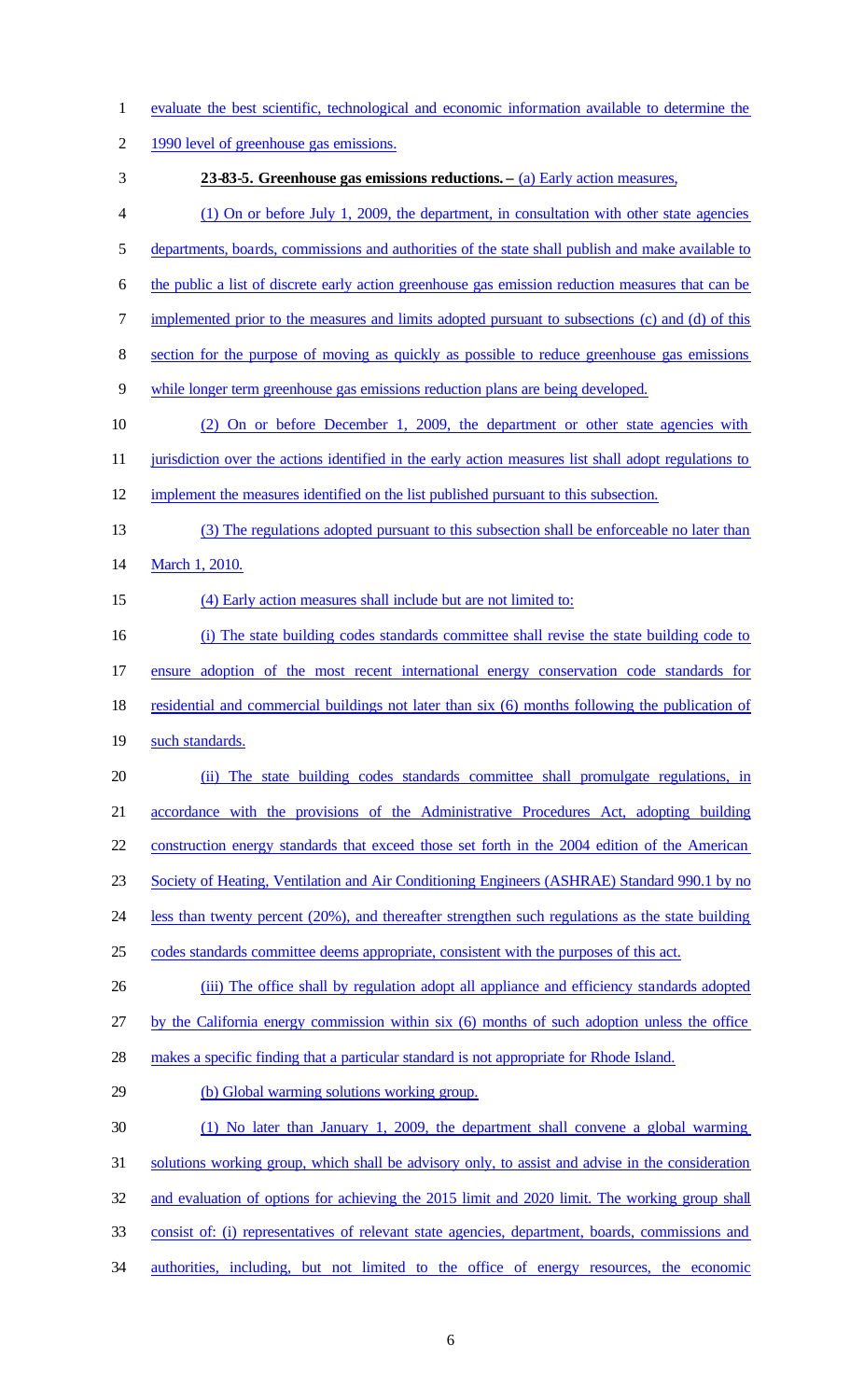development corporation, the state planning council, Rhode Island transit authority, the public utilities commission, and the department of transportation; and (ii) representatives from business, energy, academia, transportation, environmental non-profits, smart growth advocates and consumer groups; and (iii) such other persons as the department deems appropriate and useful. (2) The working group may form such subgroups as it deems useful and the department shall be authorized to retain independent consultants with relevant expertise to assist the 7 department and the working group in the development of the plans called for by this chapter. (3) In addition to any other options they investigate, the department and the working group shall consider all of the options evaluated by the Rhode Island greenhouse gas stakeholder process as set forth in the Rhode Island greenhouse gas action plan. (4) The plans prepared by the department pursuant to this chapter to achieve the 2015 limit and the 2020 limit shall include programs and other actions to reduce vehicle miles traveled. 13 The department and the working group or any subcommittee thereof shall consider, at a minimum, all of the options listed in the "VMT Reduction Options for Consideration in the Phase IV Rhode Island GHG Process" in developing the plans called for by this chapter. 16 (c) 2015 limit. (1) In consultation with the working group, the department shall prepare and, no later than January 1, 2010, approve a plan for achieving the 2015 limit. The plan shall describe proposed legislation and regulations from the department, the department of transportation, the office and any other state agencies or entities from which action is needed to achieve the 2015 limit, as well as other emission reduction measures to be taken by state entities as necessary and appropriate to achieve the 2015 limit. The plan shall include regulations, economic incentives or other enforceable mechanisms to stop growth in vehicle miles traveled no later than 2015. (2) The department shall provide opportunities for public input into the plan and for comment on the proposed plan before the plan is approved. (3) On or before April 1, 2010, the regulations contemplated by the plan shall be promulgated by the state agency with authority to promulgate the regulations, and the requirements of the regulations shall be effective no later than May 1, 2010. (d) 2020 limit. (1) In consultation with the working group, the department shall prepare and, no later than January 1, 2011, approve a plan for achieving the 2020 limit. The plan shall describe proposed legislation and regulations from the department, the department of transportation, the office, and any other state agencies or entities from which action is needed to achieve the 2020 limit, as well as other emission reduction measures to be taken by state entities as necessary and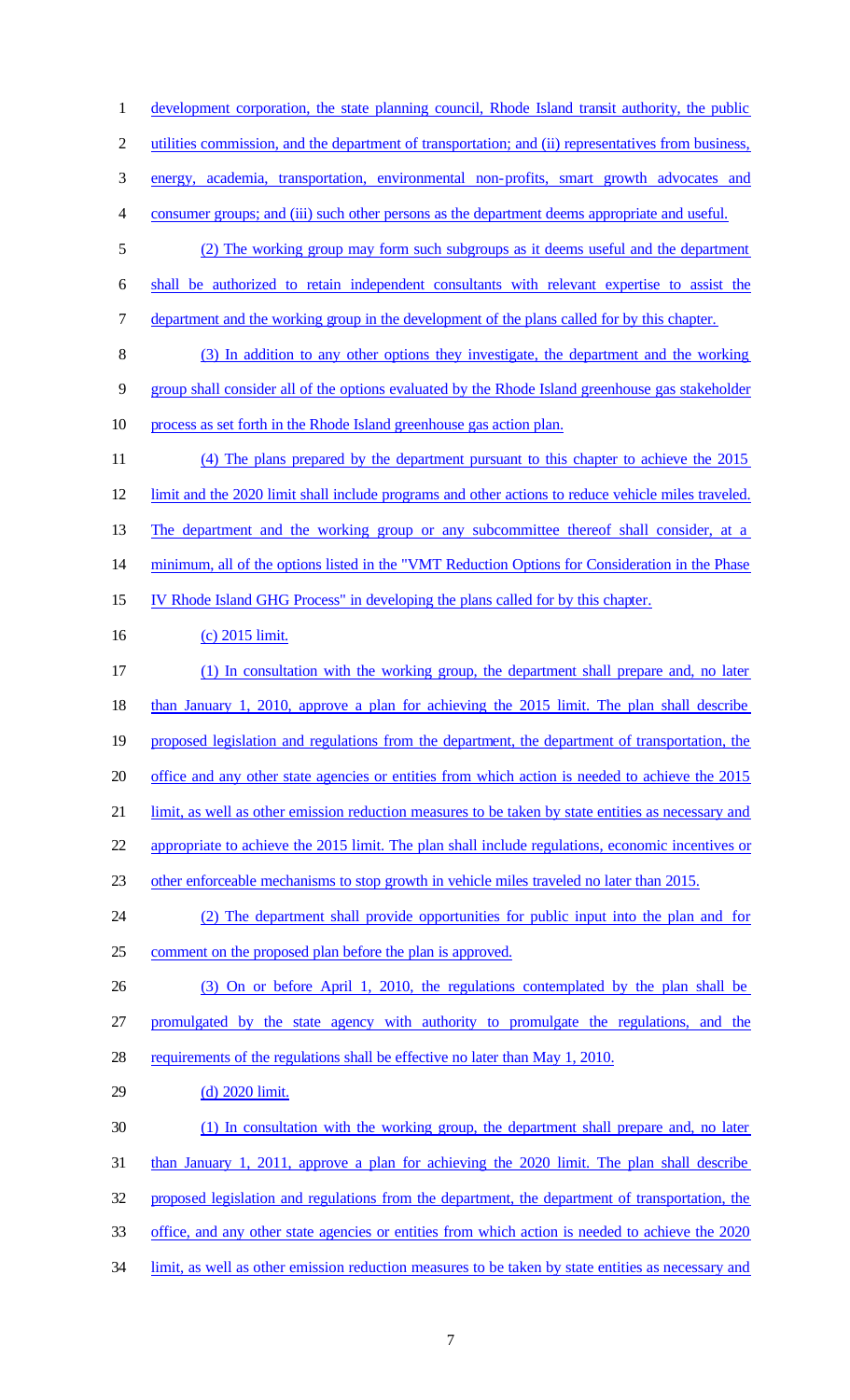- appropriate to achieve the 2020 limit. The plan shall include regulation, economic incentives or
- other enforceable mechanisms to reduce vehicle miles traveled.
- (2) On or before June 1, 2011, the department, and other stat agencies taking action under
- the plan published under this subsection, shall adopt greenhouse gas emission reduction
- measurers by regulation to achieve reductions in greenhouse gas emissions sufficient to achieve
- the 2020 limit.
- (3) The plan shall identify and make recommendations on direct emission reduction
- measures, market-based compliance mechanisms, and potential monetary and non-monetary
- incentives for sources and categories of sources that the department finds are necessary or
- desirable to facilitate the achievement of reductions of greenhouse gas emissions limits set by
- section 23-83-8. The plan shall include recommendations on legislation, regulations or other
- actions by state government in support of the plan.
- (4) After June 1, 2011, the department may revise regulations adopted pursuant to this section and adopt additional regulations to further the provisions of this chapter.
- (5) The department shall update the state's plan for reductions of greenhouse gas 16 emissions at least once every five (5) years.
- (e) Requirements for development of plans to achieve statewide greenhouse gas emissions limits.
- (1) The department and other state agencies taking action under this chapter shall seek to identify the most effective strategies and methods to reduce greenhouse gases, to manage greenhouse gas control programs, and to facilitate the development of integrated regional, national, and international greenhouse gas reduction programs, and for this purpose shall look to
- examples from other states and other nations.
- (2) The department shall consult with the public utilities commission and the office of energy resources on the elements of the plan that pertain to energy related matters, including the generation of electricity, development of renewable energy sources, any standards or requirements that are based on the amounts of electricity that an electric provider sells to retail customers, or the provision of reliable and affordable electrical service to ensure that the greenhouse gas emission reduction activities in the plan are complementary and not duplicative. (3) The department shall consult with the Rhode Island public transit authority,
- department of transportation, statewide planning and the economic development corporation on the elements of the plan that pertain to transportation, particularly reduction of vehicle miles
- traveled.
- (4) In developing its plans, the department shall take into account the relative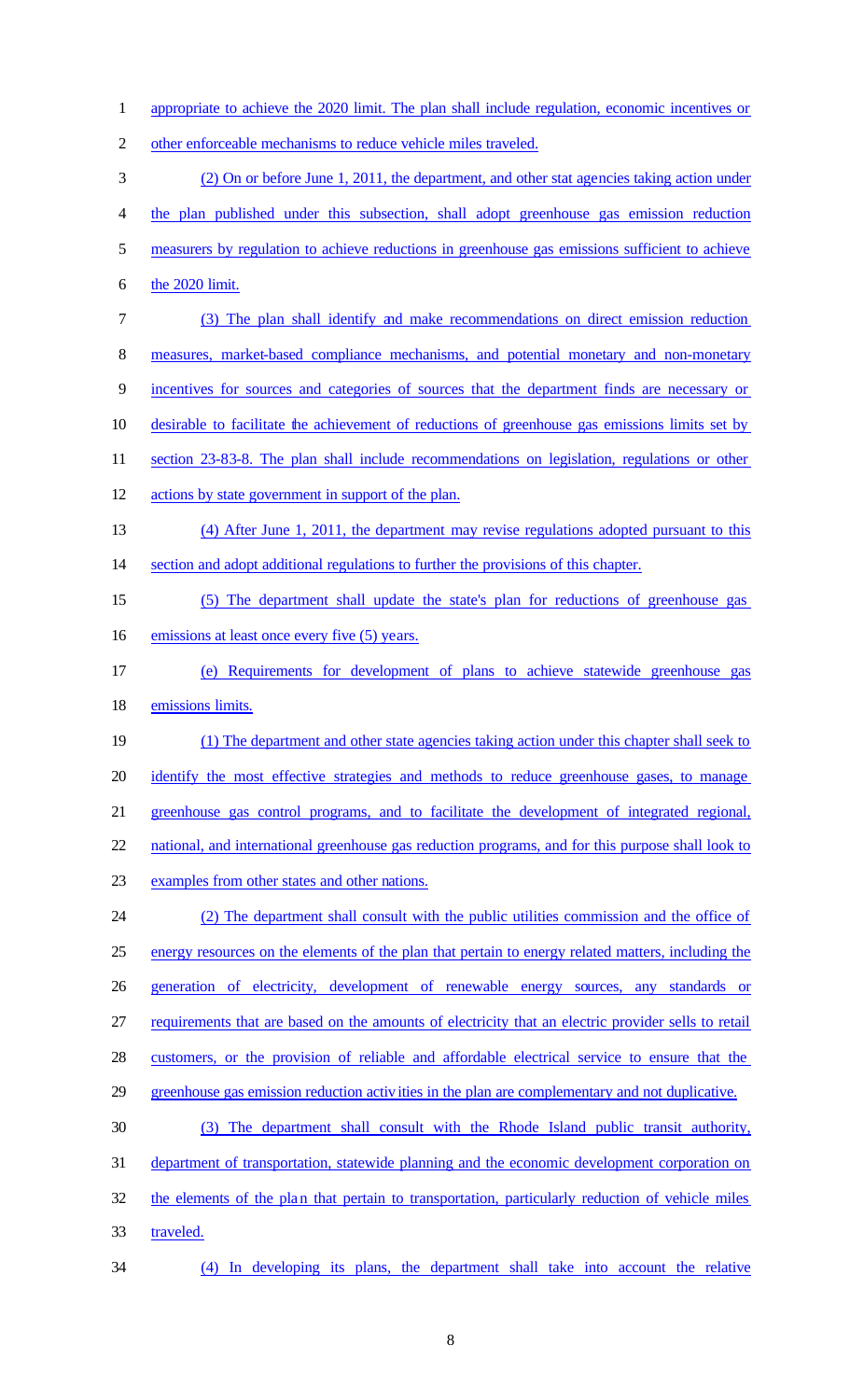1 contribution of each source or source category to statewide greenhouse gas emissions, and shall recommend a de minimus threshold of greenhouse gas emissions below which emission reduction requirements will not apply. (5) In developing its plans, the department shall identify opportunities for emission reductions measures from all verifiable voluntary actions. (6) In adopting plans and regulations pursuant to this section, to the extent feasible and in furtherance of achieving the statewide greenhouse gas emissions limits, the department and all other state agencies or entities taking action under this chapter, shall do all of the following: (i) Design the regulations, including distribution of emissions allowances where appropriate, in a manner that is equitable, seeks to minimize long-term costs and maximize the 11 total benefits to Rhode Island, and encourages early action to reduce greenhouse gas emissions. (ii) Ensure that activities undertaken to comply with the regulations do not disproportionately impact low-income communities. (iii) Ensure that means are provided to assist low-income residents to achieve energy 15 efficiency savings. (iv) Ensure that entities that have voluntarily reduced their greenhouse gas emissions prior to the implementation of this section receive appropriate credit for early voluntary reductions. (v) Ensure that activities undertaken pursuant to the regulations complement, and do not interfere with, efforts to achieve and maintain federal and state ambient air quality standards and to reduce toxic air contaminant emissions. (vi) Consider overall societal benefits, including reductions in other air pollutants, diversification of energy sources, and other benefits to the economy, environment, and public 24 health. (vii) Ensure that the rules, regulations, programs, mechanisms and incentives, to the extent applicable and feasible, direct private and public investment toward the most disadvantaged communities in Rhode Island and provide an opportunity for small businesses and 28 community institutions to participate in and benefit from statewide efforts to reduce greenhouse gas emissions. (viii) Minimize the administrative burden of implementing and complying with these regulations. (ix) Minimize leakage. (x) Consider the significance of the contribution of each source or category of sources to

statewide emissions of greenhouse gases.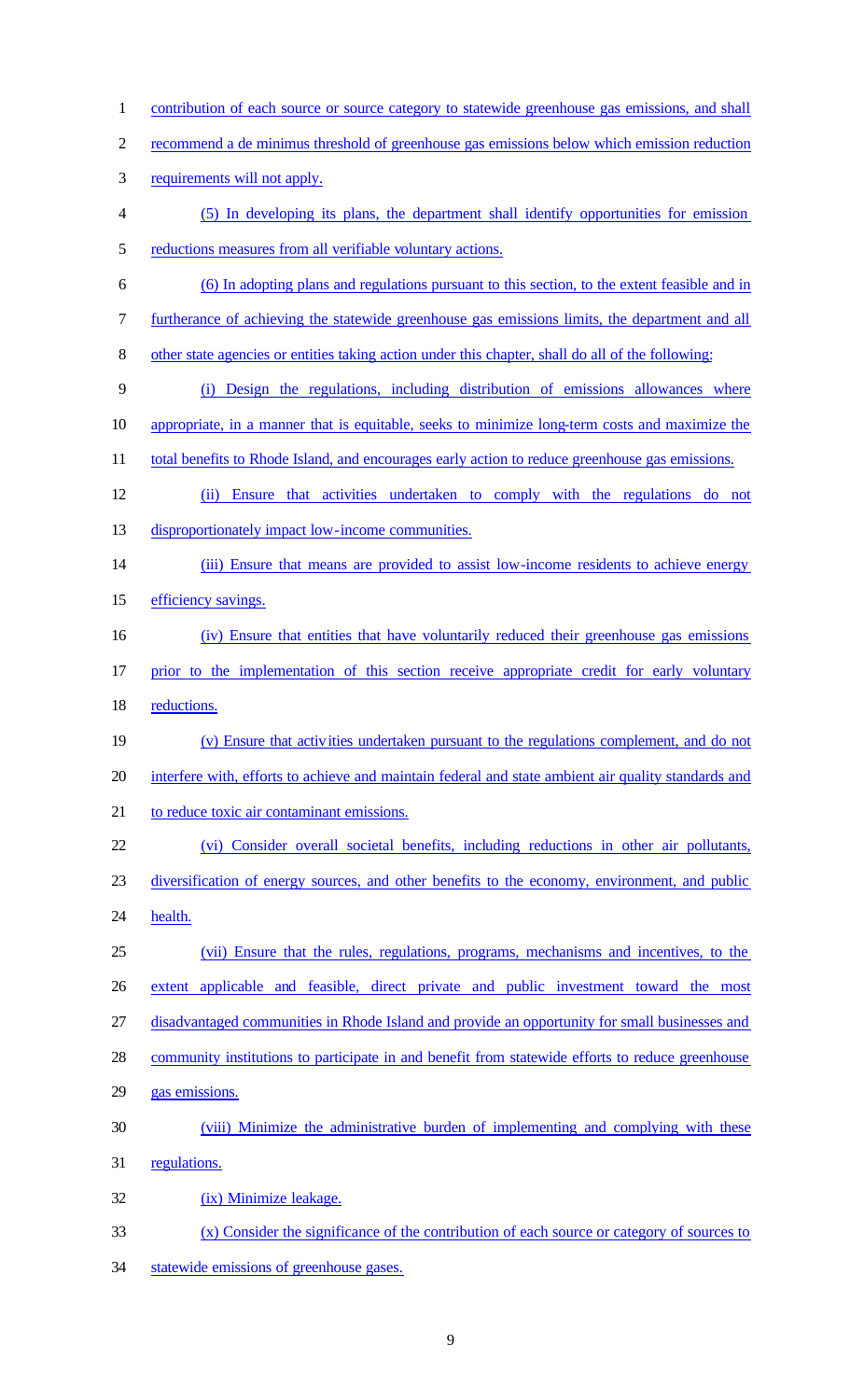undermine any existing greenhouse gas emissions markets in which the state, suppliers of electricity, generators of electricity, or industries within the state may be participating. (7) Nothing in this chapter restricts the department from adopting greenhouse has 5 emission limits or emission reduction measures prior to January 1, 2010, or providing early reduction credit where appropriate, nor shall this chapter be seen as preventing any more stringent limits on emissions. (f) Other greenhouse gas reduction provisions. (1) No later than January 1, 2010, The Rhode Island department of administration shall develop guidelines for all state agencies that shall be used by those agencies to consider and 11 implement strategies to reduce their greenhouse gas emissions. (2) All works, projects or activities funded in whole or in part with state funds, including 13 all state transportation projects, that are reasonably likely to result in significant direct or indirect emissions of greenhouse gases shall take all reasonable actions to minimize energy consumed in 15 the construction and operation of the project during its expected life, and to minimize emissions 16 from vehicle travel that will result from the construction and operation of the project with a goal of net reductions in greenhouse gas emissions from all such projects. The department shall define, no later than June 30, 2009, after public notice and comment, what shall be considered significant for purposes of this section. The proponent of the works, projects or activities subject 20 to this subsection shall file with the department, prior to construction of the project, a certification that the project has complied with this subsection and describing the actins taken to comply. Nothing in this section shall prevent the department or any other state department or entity from requiring additional actions to reduce direct or indirect greenhouse gas emissions. (3) In connection with the consideration and issuance of permits, licenses and other 25 administrative approvals and decisions by the department, the Rhode Island department of transportation, and the Rhode Island coastal resources management council, reasonably foreseeable contributions to global warming, such as greenhouse gas emissions, and foreseeable effects of global warming, such as predicted sea level rise, shall be taken into consideration in 29 deciding whether to issue the requested permit, license or approval, what alternatives may be preferable, and what conditions may be imposed on any such permit, license or approval. In considering contributions to and effects of the action for which approval is requested, the approving agency shall consider both the individual applic ation and the cumulative effects of other past, present and reasonably foreseeable future actions. (4) No later than January 1, 2011, the state planning council shall adopt in the state guide

(xi) Ensure that any such mechanism will be designed to work alongside but in no way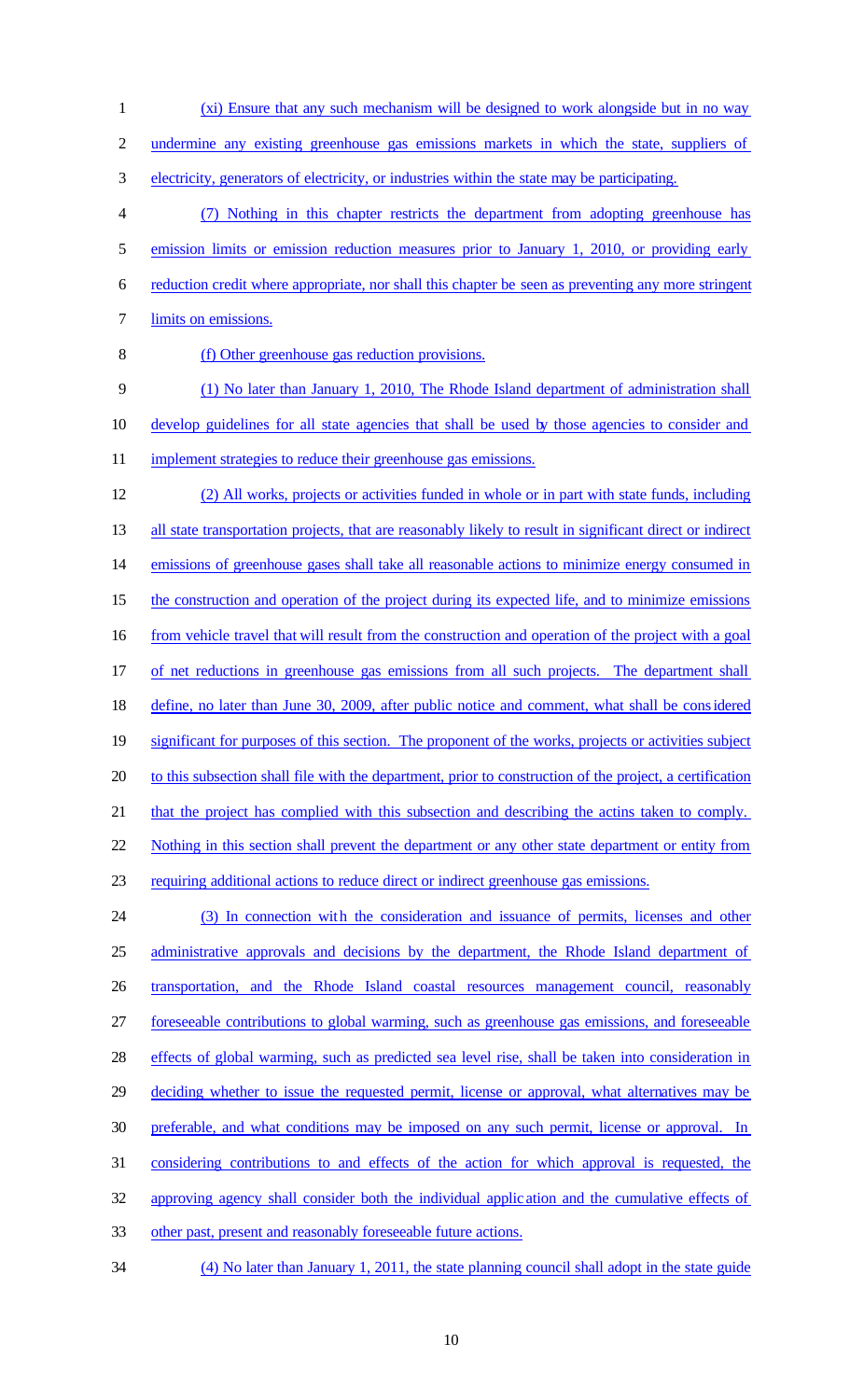1 plan an element on reducing greenhouse gasses and achieving the limits set forth in this act and 2 shall revise such other elements in the state guide plan as necessary to achieve the purposes of this act and shall provide guidance to cities and towns on developing comprehensive plans that conform to that element and that implement the state's goals for reducing greenhouse gasses.

- **23-83-7. Economic development. –** (a) No later than January 1, 2009, the governor shall appoint as economic and technology advancement advisory committee, which shall include representatives from business, labor unions, academic institutions, renewable energy developers, energy efficiency and innovative energy products providers, and others as the governor deems appropriate, to be chaired by the economic development corporation, to advise the governor, the department and the working group on activities that will facilitate investment in and 11 implementation of technological research and development opportunities, including, but not limited to, identifying new technologies, research, demonstration projects, and funding opportunities, and developing state, national and international partnerships and technology 14 transfer opportunities, and identifying and assessing research and advanced technology investment and incentive opportunities that will assist in the reduction of greenhouse gas emissions, and development of greenhouse gas reduction employment in the state.
- (b) The economic and technology advancement advisory committee shall recommend programs and incentives to foster energy efficiency and renewable energy workforce development and training programs, to increase the number of trained skilled workers in the economic sectors of emerging clean energy, renewable energy, energy efficiency, and demand resources. The programs and incentive shall be designed to promote growth of the clean energy economy by helping build a pipeline of well-trained skilled workers and addressing emerging skills gaps in both clean energy development and adoption. **23-83-8. Market based compliance mechanisms –** (a) The department and other state agencies may include in the regulations adopted pursuant to section 23-83-5 the use of market-
- 
- based compliance mechanisms to comply with the regulations.
- (b) Prior to the inclusion of any market-based compliance mechanism in the regulations,
- 28 to the extent feasible and in furtherance of achieving the statewide greenhouse gas emissions
- 29 limit, the department or other state agencies shall do all of the following:
- (1) Consider the potential for direct, indirect, and cumulative emissions impacts from
- these mechanisms, including localized impacts in communities that are already adversely
- impacted by air pollution.
- (2) Design any market-based compliance mechanism to prevent any increase in the emissions of toxic air contaminants or criteria air pollutants, with particular attention paid to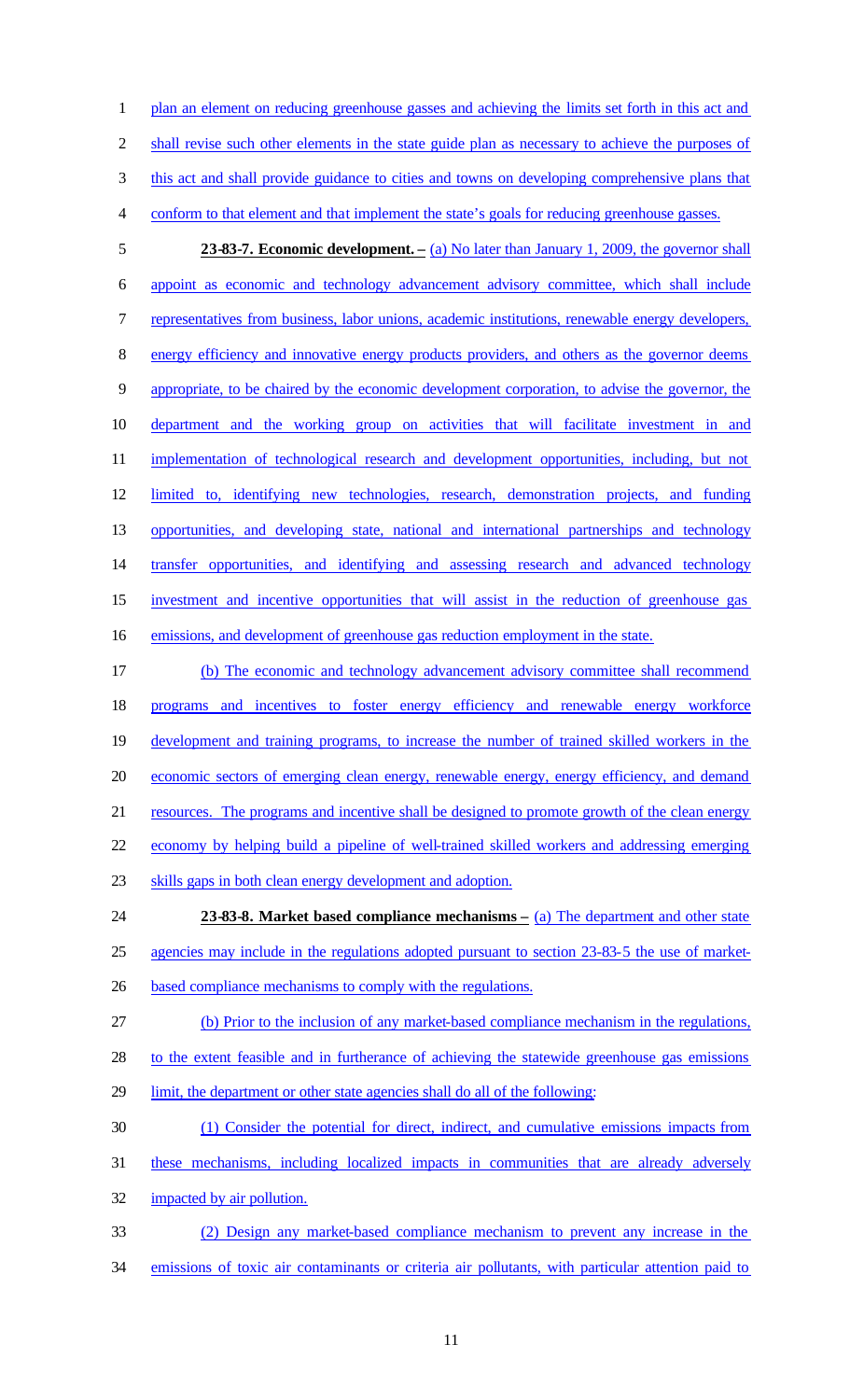emissions of nitrous oxide, sulfur dioxide, particulate matter and mercury. (3) Maximize additional environmental and economic and health benefits for Rhode Island, as appropriate. (c) The department may adopt regulations governing how market-based compliance mechanisms may be used by regulated entities subject to greenhouse gas emission limits and mandatory emission reporting requirements to achieve compliance with their greenhouse gas emissions limits. 8 (d) Nothing in this chapter confers any authority on the department or any other state agency to make less stringent any programs administered by other state agencies for the reduction of greenhouse gas emissions. **23-83-9. Enforcement. –** (a) The department and other state agencies adopting regulations pursuant to this chapter shall monitor compliance with and enforce any rule, regulation, order, emission, limitation, emission reduction measure, or market-based compliance mechanism adopted by the department or other state agency pursuant to this chapter. (b) In the instance of any violation of any rule, regulation, order, emission limitation, 16 emissions reduction measure, or other measure adopted by the department or other state agency pursuant to this chapter, the violating entity shall be subject to those penalties set forth in that agency's regulations. (c) The plans adopted by the department under section 23-83-6 may include proposed

 legislation or regulations to tighten enforcement sanctions for violations of rules adopted under this chapter in furtherance of the goals of this chapter.

 **23-83-10. Independent review panel. –** (a) No later than March 1, 2009, the department shall designate an independent peer review panel consisting of persons with relevant scientific and technical expertise, who shall be from academia, industry, nonprofits and the government, to review the inventory established under section 23-83-4, the qualification of the limits established under section 23-83-5, the plans submitted under section 23-83-6, and the reports submitted under section 23-83-12. The purpose of the review shall be to evaluate the validity of the conclusions contained in those reports and to issue a report stating whether the panel agrees that the conclusions are based on a reasonable use of the data and science, and whether the plans to achieve the statewide greenhouse gas emissions limits are reasonably likely to achieve those limits. In conducting its review the panel shall consider that the conclusions are necessarily based 32 on data of imperfect quantity and quality, and uncertainty in both science and effectiveness of untried greenhouse gas emission reduction efforts. Where improvements to data or science are 34 judged necessary to form any conclusions or to improve the accuracy of the conclusions the panel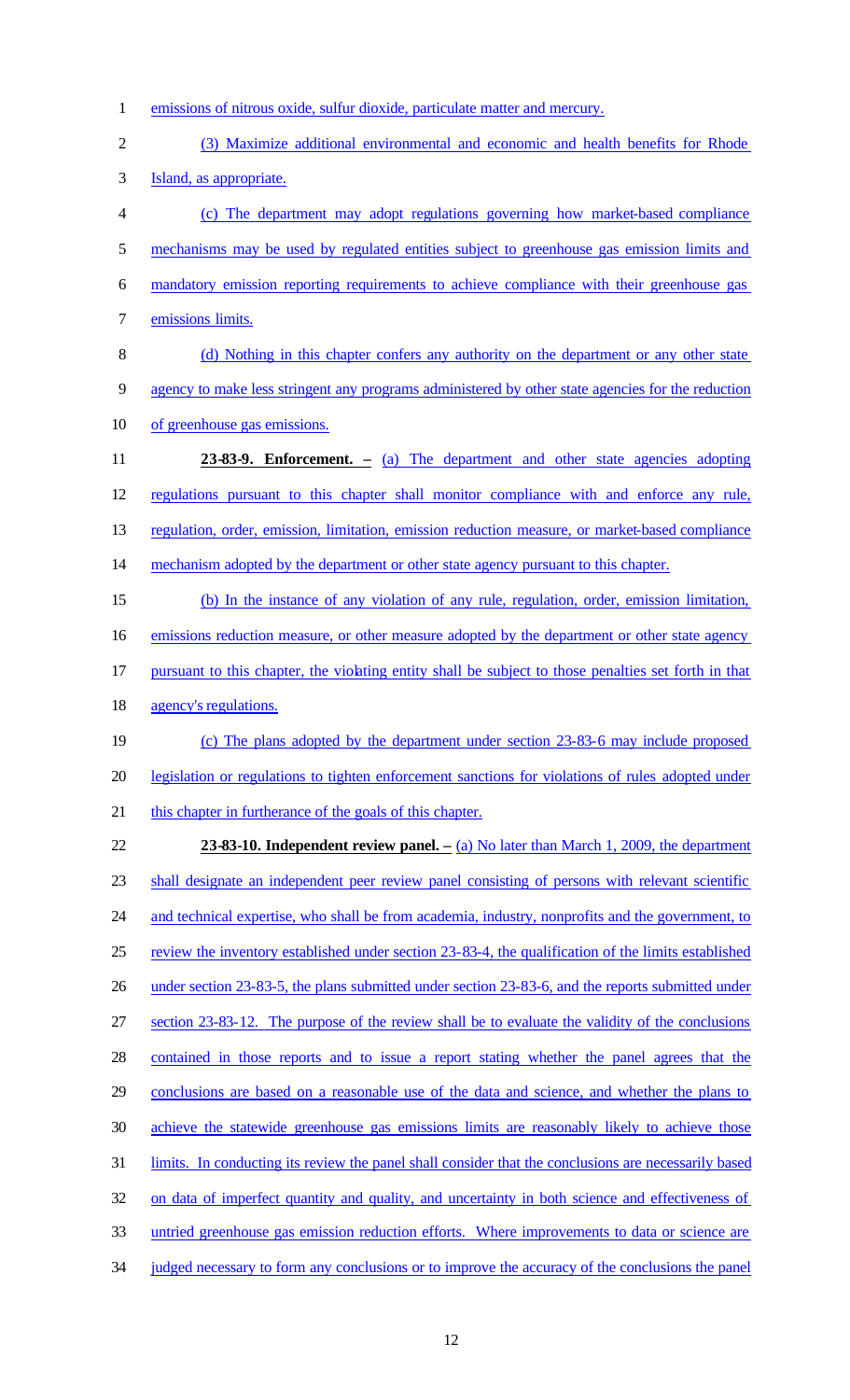should so note, but the principal purpose of the review is to ascertain if the conclusions and predictions of the reports are reasonable, given the limitations on data and science existing at the 3 time the reports are prepared. (b) The department, and all other state agencies or entities that supplied or prepared data on which the reports rely, shall consider the comments of the independent panel and make changes to the documents being reviewed by the panel as deemed necessary. Comments on the need for better data in support of the conclusions shall be considered for inclusion in the next report to the legislature under section 23-83-12. (c) The panel shall submit its report to the public and to the relevant departments and agencies no later than four (4) months after the completion of the plan, regulations or report that 11 the panel is reviewing. (d) The department, and all other state agencies that supplied or prepared data on which the documents being reviewed by the panel rely, shall make that data and any underlying information that is requested, available to the panel. (e) This section shall not be construed to affect the requirements of the greenhouse gas emissions monitoring and reporting program or the department's administration of the program

established pursuant to this act.

 **23-83-11. Global warming pollution control fund. –** (a) There is created in the department, a special, nonlapsing fund, to be known as the "global warming pollution control 20 fund." The department shall adopt, by rule or regulation, a schedule of reasonable fees to be paid by those entities or sources required to report greenhouse gas emissions pursuant to this chapter, 22 in an amount sufficient to cover the department's costs to administer the requirements of this act. The fees collected pursuant to this section shall be deposited in the global warming pollution control fund and shall be used exclusively to implement the provisions of this act. (b) There is created a restricted receipt account in the department titled "global warming 26 pollution control fund," for the purpose of funding department staff or contractors hired by the department with relevant expertise in air emissions measurement and control, programs for 28 reduction of greenhouse gasses, and development, management and enforcement of regulations

and programs for control of global warming pollution to implement the provisions of this act.

 (c) Subsection (a) of this section shall be without effect and the department shall have no 31 authority to impose a fee pursuant to this section on and after the tenth  $(10<sup>th</sup>)$  day following a certification by the budget officer of the department of administration pursuant to subsection (e) of this section.

(d) The annual appropriations act for each state fiscal year shall, without other conditions,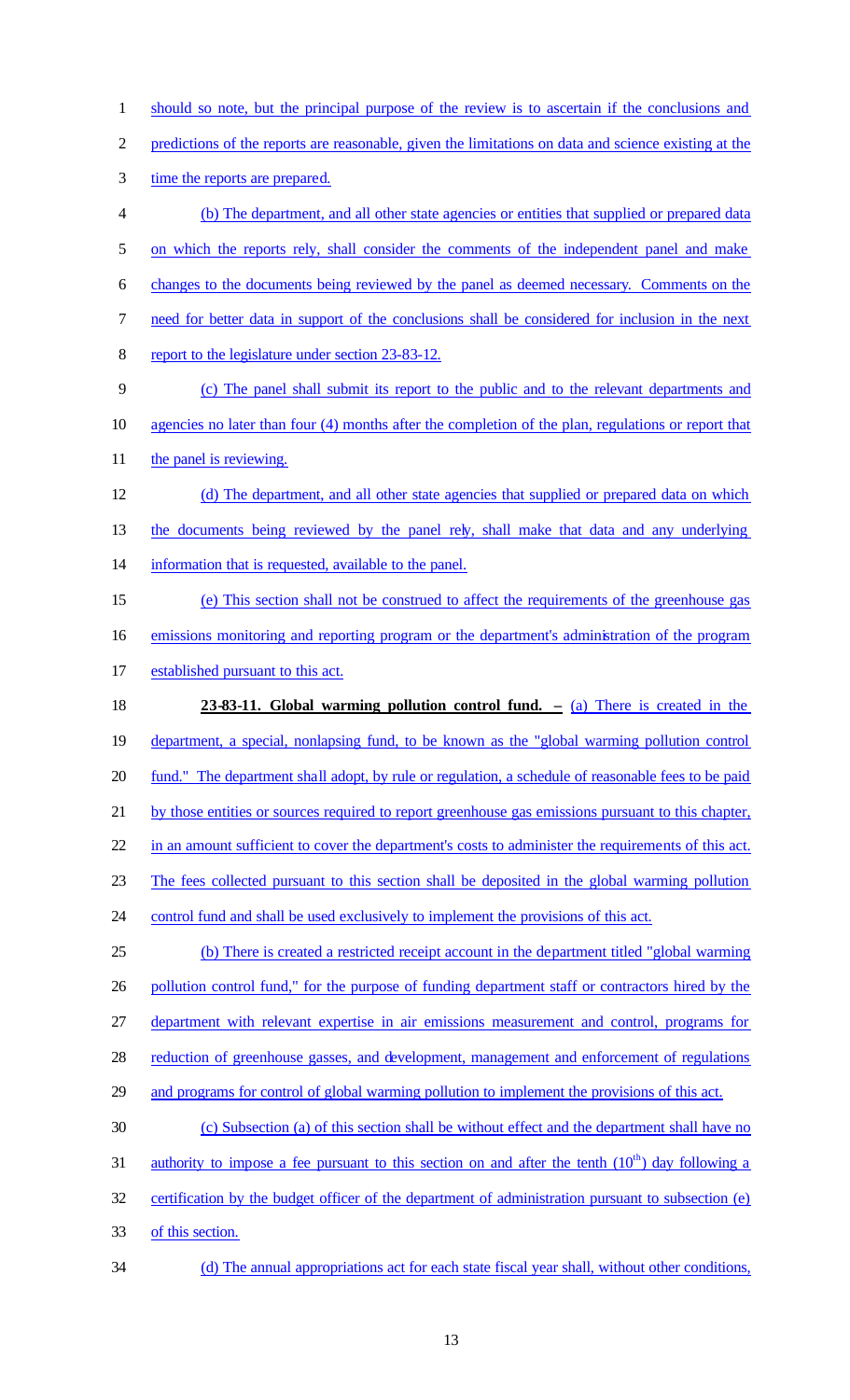limitations or restrictions, appropriate the amounts paid as fees imposed pursuant to subsection

(a) of this section, for use by the department to implement the provisions of this act.

 (e) If the requirements of this subsection (d) of this section are not met on the effective date of an annual appropriations act for the state fiscal year, or if an amendment or supplement to an annual appropriations act for the state fiscal year should violate any of the requirements of subsection (d) of this section, the budget officer of the department of administration shall, not 7 later than five (5) days after the enactment of the annual appropriations act or the amendment or supplement thereto that violates any of the requirements of subsection (d) of this section, certify to the department and the general treasurer that the requirements of subsection (d) of this section have not been met. **23-83-12. Reporting. –** (a) No later than December 1, 2010, and biennially thereafter, the department shall prepare and transmit, in writing, a report to the governor, to the general treasurer and to the general assembly, on the status of the greenhouse gas emissions monitoring and reporting program established pursuant to this act, the current level of greenhouse gas emission in the state and the progress made toward compliance with the 2015 limit, the 2020 limit and the 2050 limit established pursuant to this act. The report shall also include updated and comparative inventories of statewide greenhouse gas emissions. (b) No later than December 1, 2010 and annually thereafter, the department shall prepare and transmit, in writing, a report to the governor and to the general assembly on the state's progress in meeting the deadlines established by this chapter. Such report shall include a summary of the approved plans established under section 23-83-6 of this chapter and the requirements for each state agency to adopt regulations or other programs pursuant to those plans, and shall attach a report from each such agency describing its compliance with the requirements 24 of the plans. **23-83-13. Additional provisions -- Severability. –** (a) Any regulation adopted by the 26 department or any other state agency pursuant to this chapter shall ensure that the greenhouse gas emission reductions achieved are real, permanent, quantifiable, verifiable, and enforceable. (b) Nothing in this chapter shall relieve any person, entity, or public agency of compliance with other applicable federal, state, or local laws or regulations, including state air and water quality requirements, and other requirements for protecting public health or the environment. (c) The provisions of this chapter are severable. If any provision of this chapter or its

application is held invalid, that invalidity shall not affect other provisions or applications that can

be given effect without the invalid provision or application.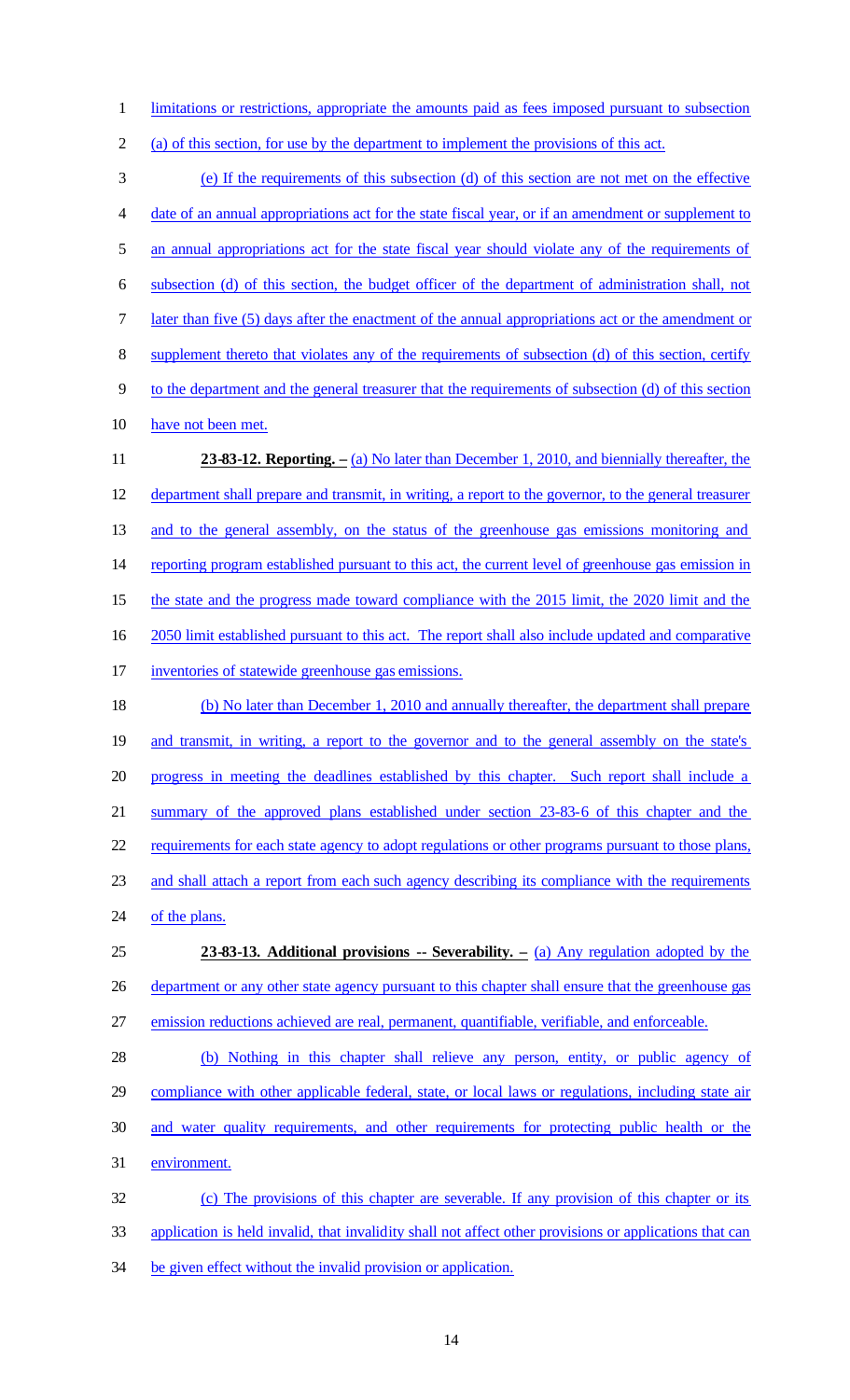- 1 (d) Nothing in this chapter shall limit the existing authority of a state entity to adopt and
- 2 implement greenhouse gas emissions reduction measures.
- 3 SECTION 2. This act shall take effect upon passage.

======= LC02037 =======